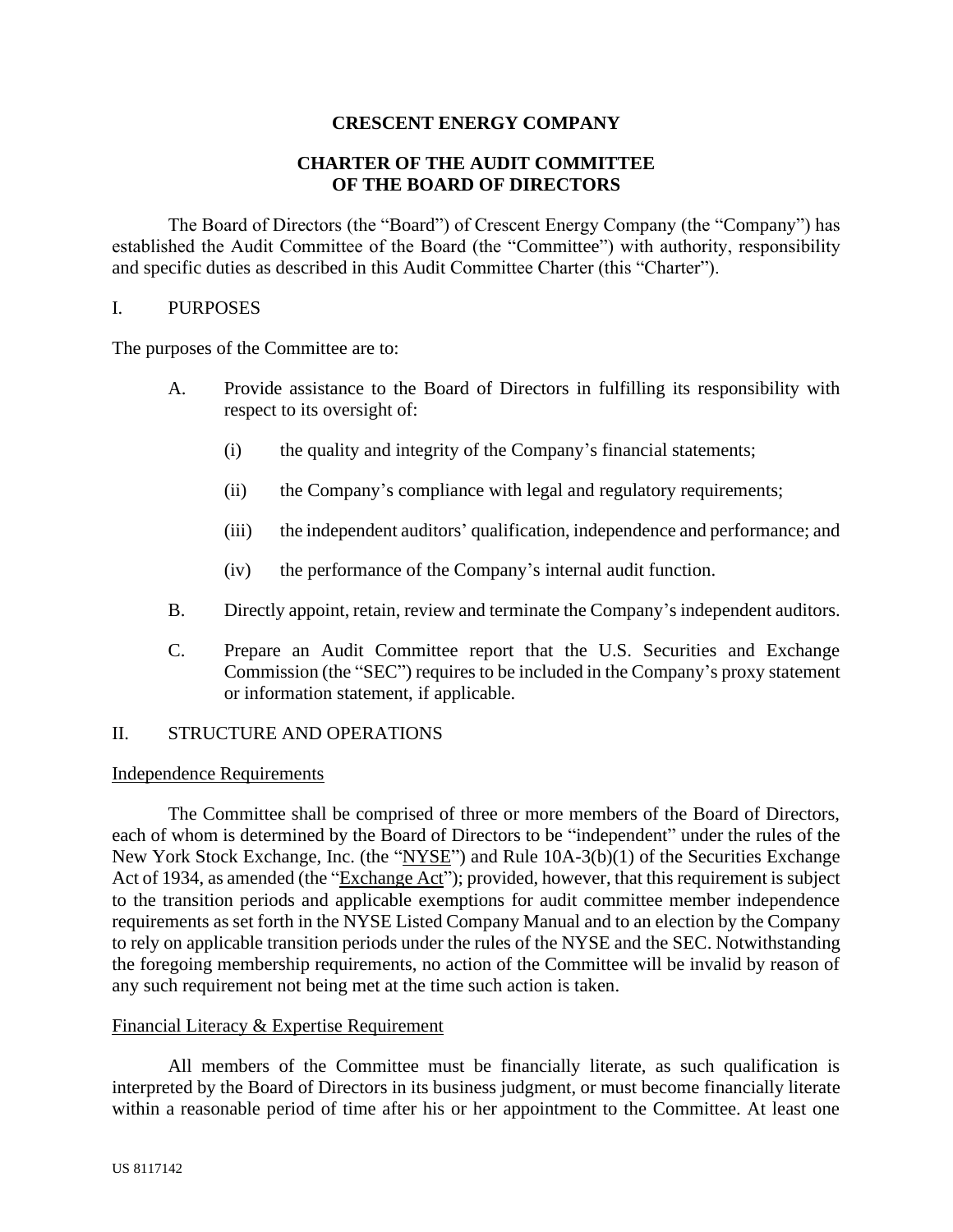member of the Committee must have "accounting or related financial management expertise" in accordance with the rules of the NYSE. At least one member of the Committee must be an "audit committee financial expert" as defined by the SEC and may be the same person as that with "accounting or related financial management expertise."

#### Limitation on Memberships of other Audit Committees

No member of the Committee may serve on the Audit Committee of more than three public companies, including the Company, unless the Board of Directors determines that such simultaneous service would not impair the ability of such member to effectively serve on the Committee and the Company's annual report on Form 10-K or proxy discloses such determination.

#### Appointment and Removal

Subject to the Amended and Restated Bylaws, dated December 7, 2021 of the Company and any applicable agreement to which the Company is a party regarding appointment to the Committee, each member of the Committee shall be appointed by the Board of Directors and shall serve until such member's successor is duly elected and qualified or until such member's earlier resignation or removal. The members of the Committee may be removed, with or without cause, by a majority vote of the Board of Directors.

### Chairperson

Unless a chairperson of the Committee (the "Chairperson") is selected by the Board of Directors, the members of the Committee shall designate a Chairperson by the majority vote of the full Committee membership. The Chairperson will chair all regular sessions of the Committee and set the agendas for Committee meetings. In the absence of the Chairperson, the Committee shall select another member to preside.

### Subcommittees

The Committee may form subcommittees for any purpose that the Committee deems appropriate and may delegate to such subcommittees such power and authority as the Committee deems appropriate.

### III. AUTHORITY AND RESPONSIBILITIES

#### **Overview**

The following functions shall be the common recurring activities of the Committee in carrying out its responsibilities outlined in Section I of this Charter. These functions should serve as a guide with the understanding that the Committee may carry out additional functions and adopt additional policies and procedures as may be appropriate in light of changing business, legislative, regulatory, legal or other conditions. These functions are the sole responsibility of the Committee and may not be allocated to a different Committee, other than a sub-committee of the Committee. The Committee shall also carry out any other responsibilities delegated to it by the Board of Directors from time to time related to the purposes of the Committee outlined in Section I of this Charter.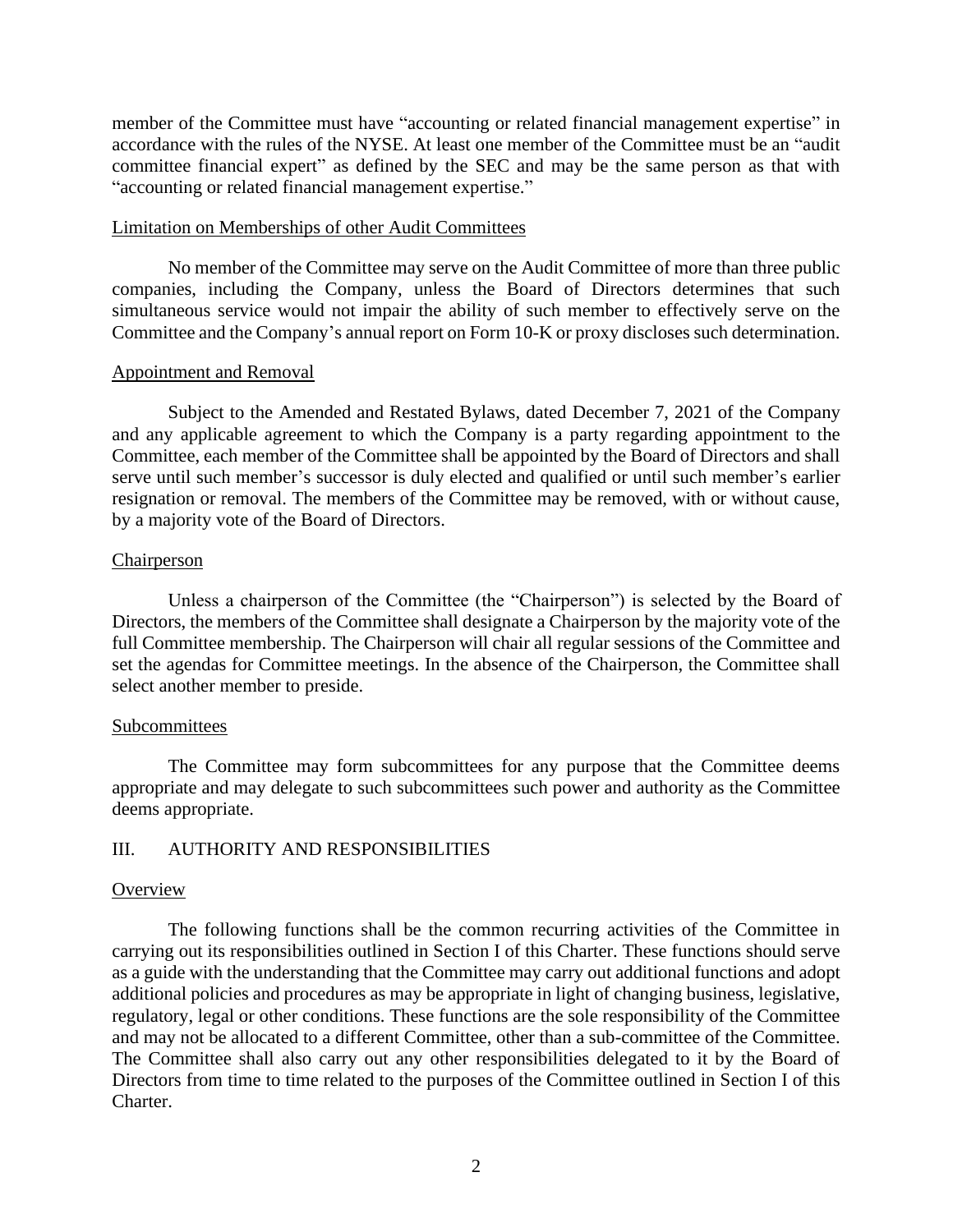# Review of Financial and Other Information

- 1. Review and discuss with Management and the independent auditors prior to public dissemination the Company's annual audited financial statements and quarterly financial statements, including the Company's specific disclosures under "Management's Discussion and Analysis of Financial Condition and Results of Operations," any comments or recommendations of the independent auditor and any reports of the independent auditor with respect to interim financial reviews as required by Auditing Standard No. 4105, "Reviews of Interim Financial Information" (or any amended, supplemental or successor standard).
- 2. Discuss with the independent auditors the matters required to be discussed by Auditing Standard No. 1301, "Communications with Audit Committees" (or any amended, supplemental or successor standard).
- 3. Review and discuss with Management prior to dissemination: (i) the Company's earnings press releases and (ii) financial information and earnings guidance, if any, provided to analysts and rating agencies. The Committee's discussion in this regard may be general in nature (i.e., discussion of the types of information to be disclosed and the type of presentation to be made) and need not take place in advance of each earnings press release or each instance in which the Company may provide earnings guidance.
- 4. Perform any functions required to be performed by it or otherwise appropriate under applicable law, rules or regulations, and the resolutions or other directives of the Board of Directors, including review of any certification required to be reviewed in accordance with applicable law or regulations of the SEC by the Committee. Review and discuss with Management and the independent auditors the Company's disclosure controls and procedures and internal control over financial reporting. The review and discussion of internal control over financial reporting shall include any significant deficiencies and material weaknesses in the design or operation of internal control over financial reporting which are reasonably likely to affect the Company's ability to record, process, summarize and report financial information, any fraud involving Management or other employees with a significant role in internal control over financial reporting, any actions taken in light of material control deficiencies and the adequacy of disclosures about changes in internal control over financial reporting.

### Independent Auditors

5. Be directly responsible for the appointment, compensation, retention, oversight and termination of any independent auditors engaged (including the resolution of disagreements between Management and the auditors regarding financial reporting) for the purpose of preparing or issuing an audit report or performing other audit, review or attest services for the Company.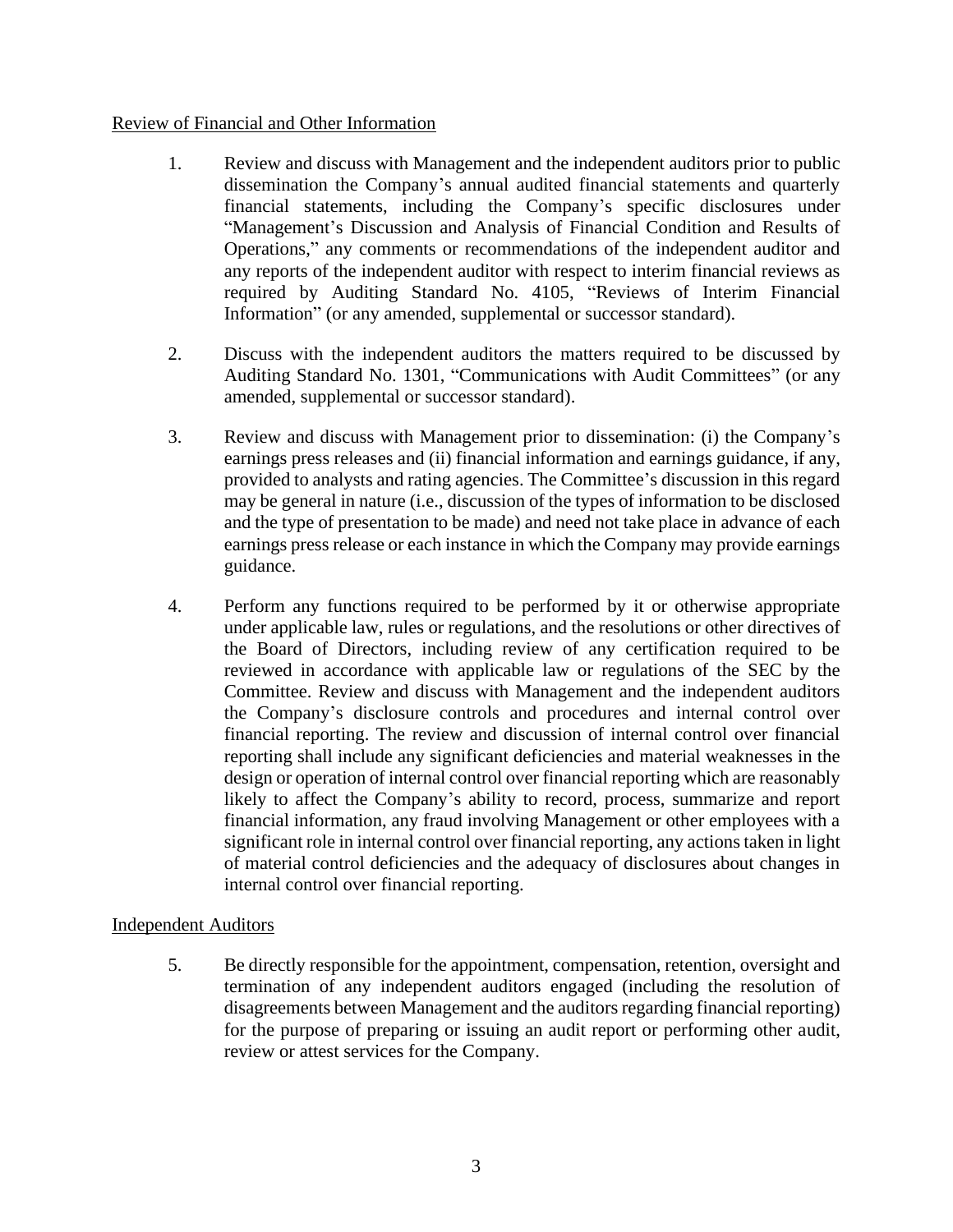- 6. Inform each independent auditor engaged for the purpose of preparing or issuing an audit report or performing other audit, review or attest services for the Company that such auditor must report directly to the Committee.
- 7. Review, at least annually, the qualifications, performance and independence of the independent auditors and present its conclusions with respect to the independent auditors to the full Board of Directors. In conducting its review and evaluation, the Committee should:

(i) obtain and review a report by the Company's independent auditors describing:

- (a) the auditing firm's internal quality-control procedures;
- (b) any material issues raised by the most recent internal quality-control review, or peer review, of the auditing firm, or by any inquiry or investigation by governmental or professional authorities, within the preceding five years, respecting one or more independent audits carried out by the auditing firm, and any steps taken to deal with any such issues; and
- (c) all relationships between the independent auditors and the Company in order to assess the auditors' objectivity or independence;
- (ii) review and evaluate the lead audit partner of the independent audit team;
- (iii) confirm and evaluate the rotation of the audit partners on the audit engagement team as required by law;
- (iv) confirm with the independent auditor that the audit partners do not earn or receive any compensation based on selling engagements to the Company to provide any services to the extent such compensation would compromise the independence of accountants or auditors under the rules promulgated by the SEC; and
- (v) take into account the opinions of Management and the person or persons responsible for the internal audit function for the Company, which may include someone who is not an employee or executive of the Company, its external manager or their affiliates but performs such function on behalf of the Company (the "Internal Audit Group").

### Pre-Approval of Auditor Engagements

8. Approve in advance any audit or non-audit engagement or relationship between the Company and the independent auditors, other than "prohibited non-auditing services," as determined from time to time by the SEC, the Public Company Accounting Oversight Board or the NYSE through regulation or listing requirements.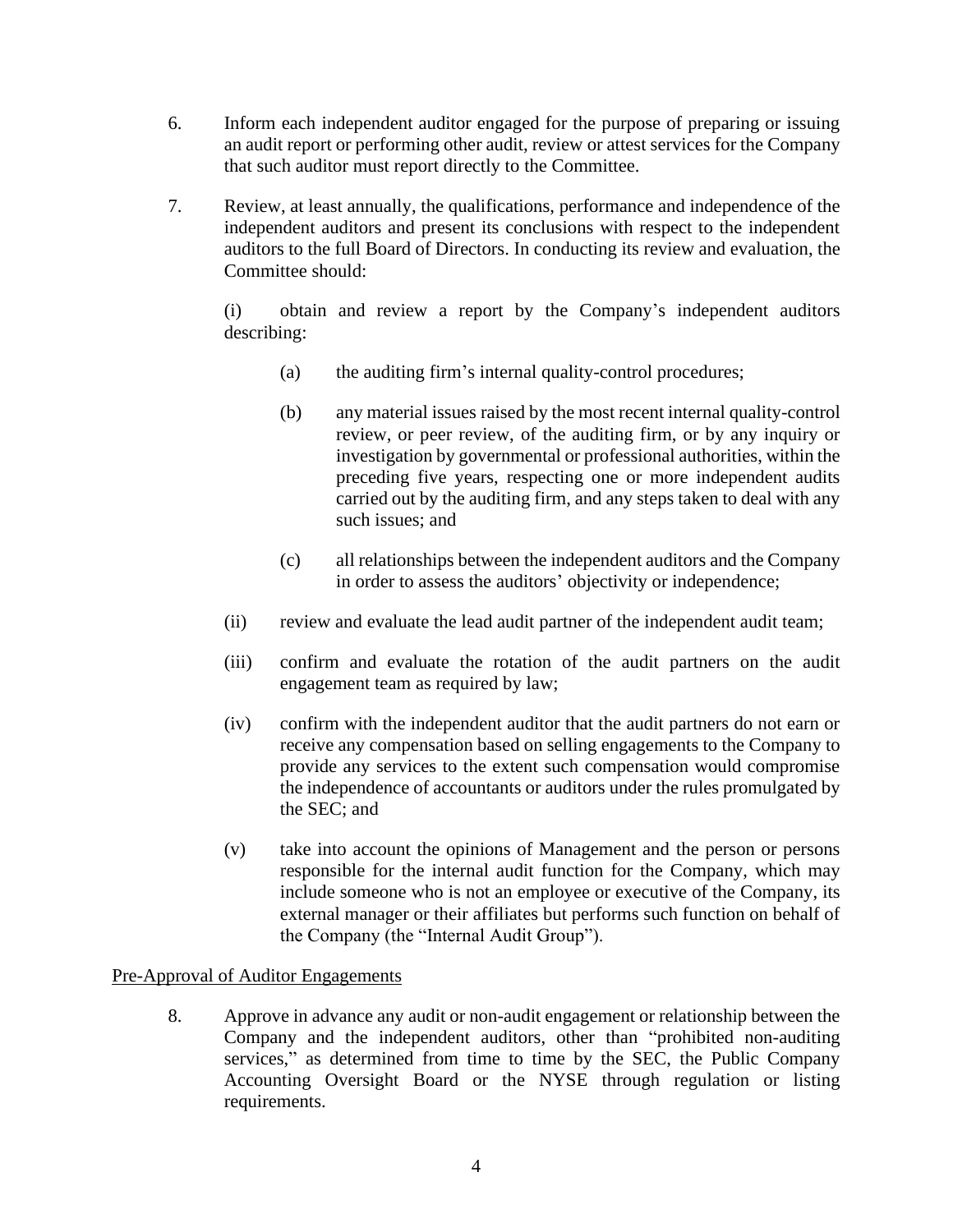The Committee may:

- (i) pre-approve audit and non-audit services based on policies and procedures adopted by the Committee, provided: (a) the policies and procedures are detailed as to the particular service, (b) the Committee is informed of each service on a timely basis, (c) such policies and procedures do not include delegation of the Committee's responsibilities to Management and (d) such policies and procedures are disclosed in the Company's annual reports; and/or
- (ii) delegate to one or more of its members the authority to approve in advance all audit or non-audit services to be provided by the independent auditors so long as decisions made by such member or members are presented to the full Committee at the immediately subsequent scheduled meeting.

Notwithstanding the foregoing, pre-approval is not necessary for minor non-audit services if:

- (i) the aggregate amount of all such non-audit services provided to the Company constitutes not more than five percent of the total amount of revenues paid by the Company to its auditors during the fiscal year in which the non-audit services are provided;
- (ii) such services were not recognized by the Company at the time of the engagement to be non-audit services; and
- (iii) such services are promptly brought to the attention of the Committee and approved prior to the completion of the audit by the Committee or by one or more members of the Committee who are members of the Board of Directors to whom authority to grant such approvals has been delegated by the Committee.

### Financial Reporting Process

- 9. In consultation with the independent auditors, Management and the Internal Audit Group, review the integrity of the Company's financial reporting processes, both internal and external. In that connection, the Committee shall, prior to the filing by the Company of its annual report and at such other times that the Committee deems appropriate, obtain and discuss with Management and the independent auditors reports from Management and the independent auditors regarding:
	- (i) applicable critical accounting policies and practices to be used by the Company;
	- (ii) analyses prepared by Management and/or the independent auditors setting forth significant financial reporting issues and judgments made in connection with the preparation of the financial statements, including alternative treatments of financial information within generally accepted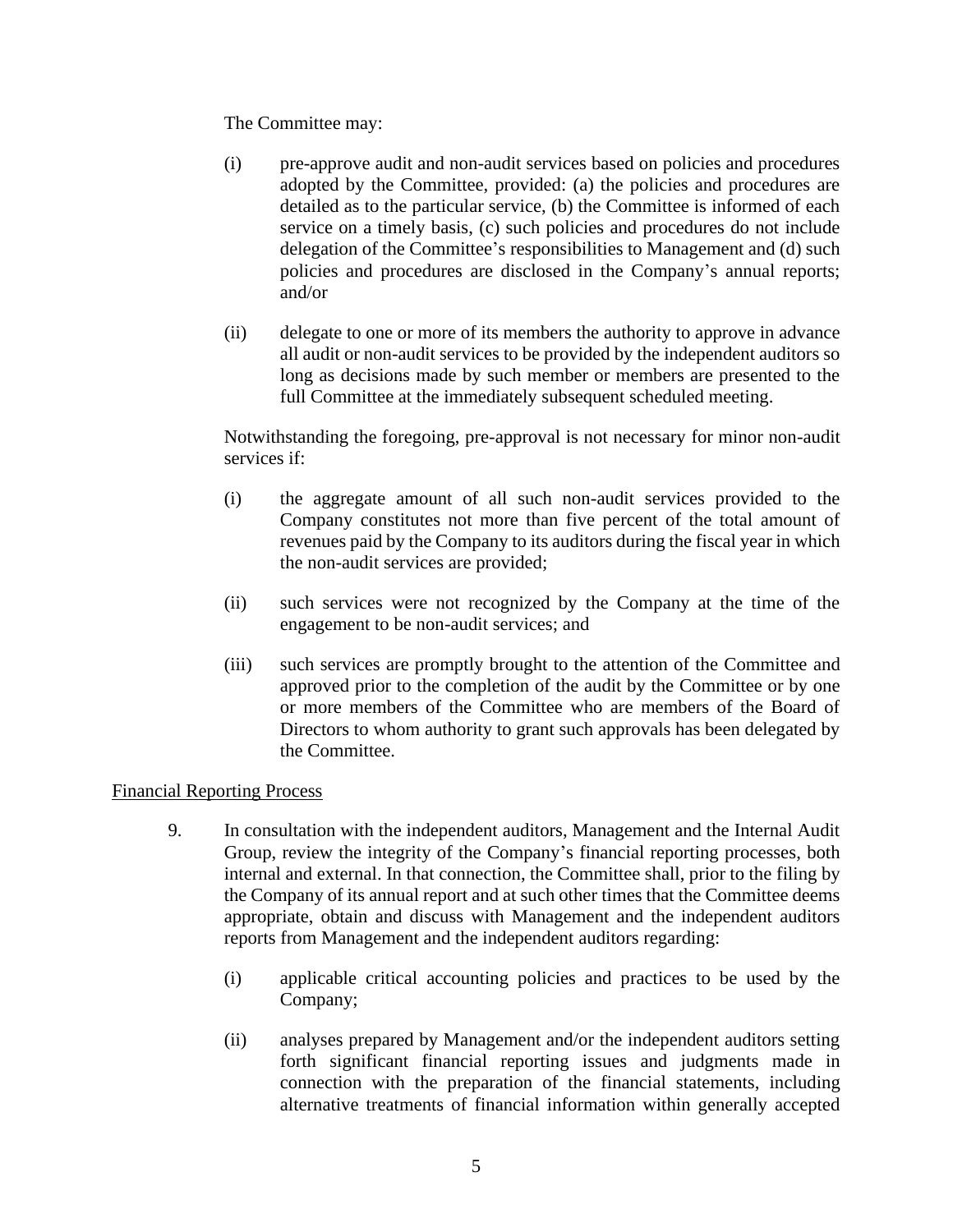accounting principles related to material items that have been discussed with Management, the ramifications of the use of the alternative disclosures and treatments, and the treatment preferred by the independent auditors;

- (iii) major issues regarding accounting principles and financial statement presentations, including significant changes in the Company's selection or application of accounting principles;
- (iv) major issues as to the adequacy of the Company's internal controls and specific audit steps adopted in light of any material control deficiencies; and
- (v) other material written communications between the independent auditors and Management.
- 10. Review periodically the effect of regulatory and accounting initiatives, as well as off-balance sheet structures on the financial statements of the Company.
- 11. Review with the independent auditors audit problems or other difficulties encountered by the auditors in the course of the audit work, including any restrictions on the scope of the independent auditors' activities or on access to requested information, and significant disagreements with Management and Management's responses to such matters. Without excluding other possibilities, the Committee may wish to review with the independent auditors:
	- (i) accounting adjustments that were noted or proposed by the auditor but were "passed" (as immaterial or otherwise);
	- (ii) communications between the audit team and the audit firm's national office respecting auditing or accounting issues presented by the engagement; and
	- (iii) material written communications between the independent auditors and Management, such as any schedule of unadjusted differences or any "management" or "internal control" letter issued, or proposed to be issued, by the independent auditors to the Company.
- 12. To the extent applicable, review and discuss with Management and the independent auditors the policies and procedures in place to ensure the quality and integrity of the financial statements of the Company's unconsolidated subsidiaries and investments that are accounted for under the equity method of accounting are properly reflected and accounted for in the Company's financial statements.
- 13. Discuss with Management and the independent auditors correspondence with regulators or governmental agencies and published reports which raise material issues regarding the Company's financial statements or accounting policies.
- 14. Periodically review and discuss with the Company's General Counsel legal matters that may have a material impact on the Company's financial statements or compliance policies.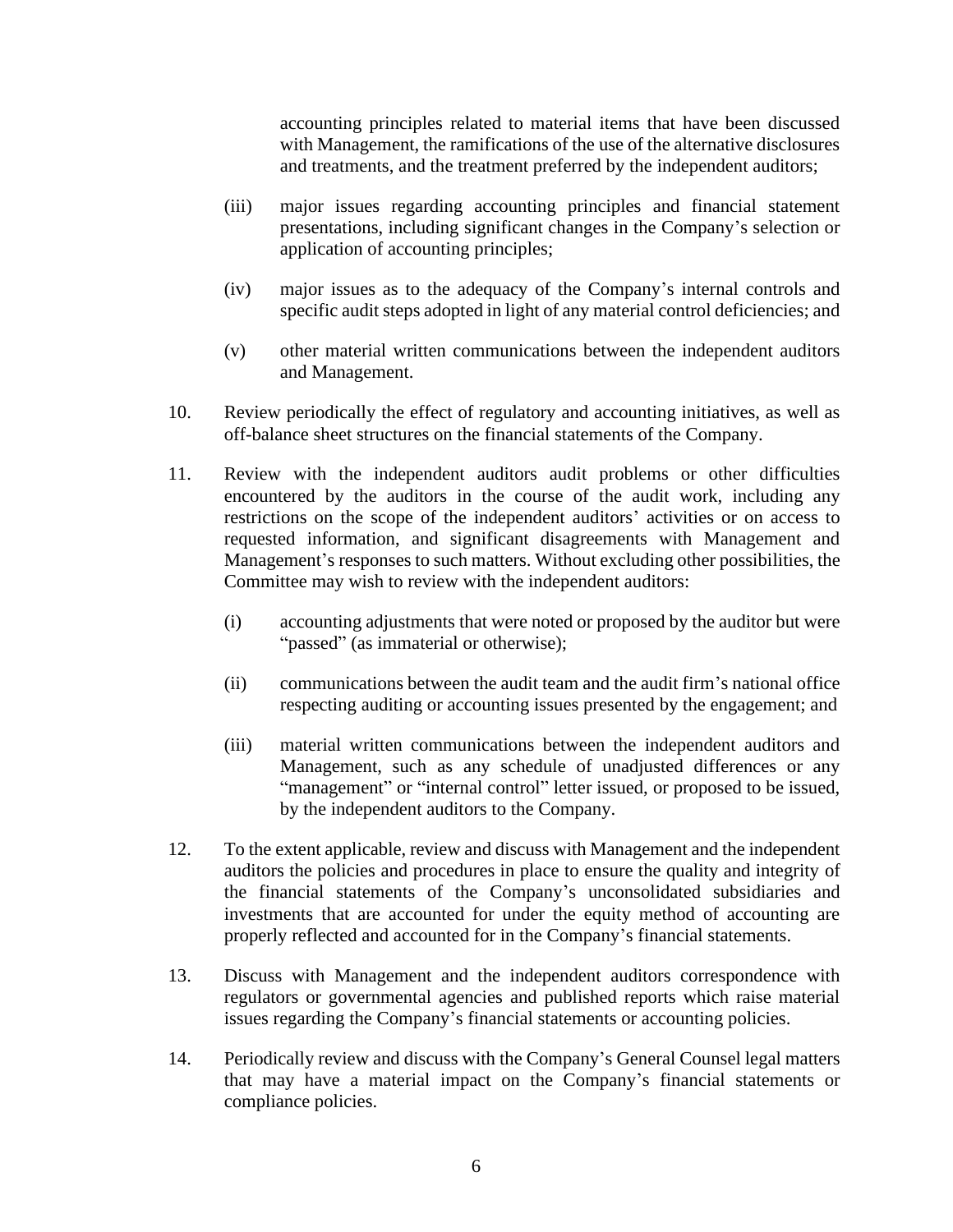15. Obtain from the independent auditors assurance that Section 10A(b) of the Exchange Act has not been implicated.<sup>1</sup>

### Internal Audit

- 16. Review the appointment and replacement of any senior internal auditing executive.
- 17. Review the significant reports to Management prepared by the Internal Audit Group and Management's responses.
- 18. At least annually, evaluate the performance, responsibilities, budget and staffing of the Internal Audit Group and review the internal audit plan. Such evaluation shall include a review of the responsibilities, budget and staffing of the Internal Audit Group with the independent auditor.

#### General

- 19. Set clear hiring policies for employees and former employees of the independent auditors. At a minimum, these policies must prohibit:
	- (i) the hiring of members of the audit engagement team of the Company's independent auditors in a position at the Company which would cause the auditing firm to no longer qualify as independent under the rules promulgated by the SEC; and
	- (ii) the hiring of any employee or former employee of the Company's independent auditor or any firm providing the Company with internal auditing services in a financial oversight role without the prior approval of the Committee.
- 20. Review and discuss, at least quarterly in connection with the review of the Company's quarterly financial statements, with Management, the independent auditors and the persons responsible for the Internal Audit Group, the areas of material risk to the operations and financial results of the Company, including major financial risks and exposures, and the Company's guidelines, policies and Management's efforts with respect to risk assessment and risk management.
- 21. Establish procedures for the receipt, retention and treatment of complaints received by the Company regarding accounting, internal accounting controls, or auditing matters and for the confidential, anonymous submission by employees of the Company of concerns regarding questionable accounting or auditing matters. Neither the Board of Directors nor the Committee, any other committee of the Board of Directors, Management or any other person or group shall retaliate, or tolerate any retaliation by the Board of Directors, the Committee, any other committee of the Board of Directors, Management or any other person or group,

<sup>&</sup>lt;sup>1</sup> Section 10A(b) of the Exchange Act governs situations in which a registered public accounting firm in the course of its audit detects or otherwise becomes aware of information indicating that an illegal act has or may have occurred.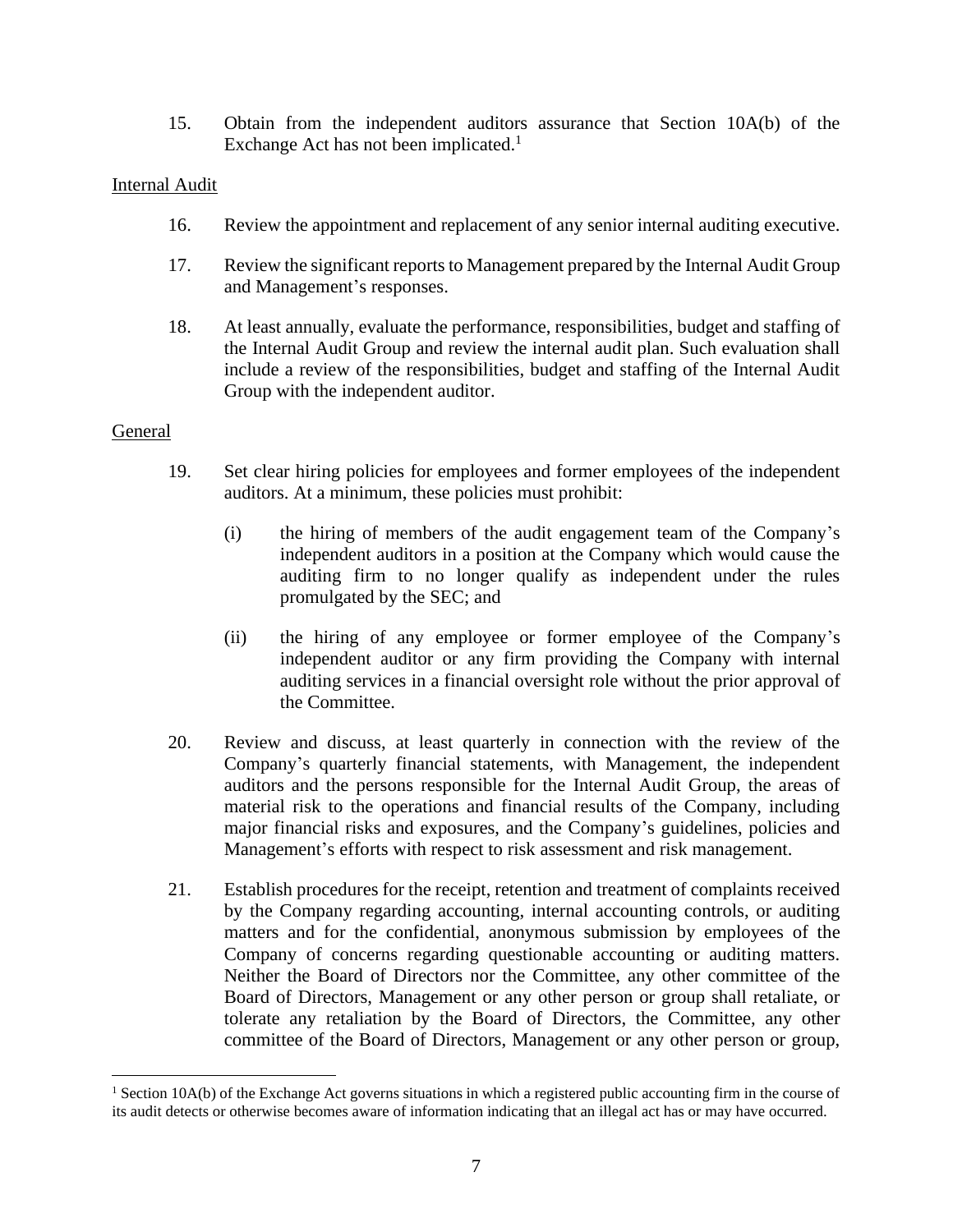directly or indirectly, against anyone who, in good faith, reports such a concern or provides assistance to the Committee, Management or any other person or group, including any governmental, regulatory or law enforcement body, investigating such a concern.

### Preparation of Reports

- 22. Prepare all Audit Committee reports required to be included in the Company's proxy statement or information statement pursuant to and in accordance with applicable rules and regulations of the SEC, if applicable.
- 23. Report regularly to the Board of Directors:
	- (i) with respect to any issues that arise with respect to the quality or integrity of the Company's financial statements, the Company's compliance with legal or regulatory requirements, the performance and independence of the Company's independent auditors or the performance of the Internal Audit Group;
	- (ii) with respect to such other matters as are relevant to the Committee's discharge of its responsibilities; and
	- (iii) with respect to such recommendations as the Committee may deem appropriate.

The report to the Board of Directors may be written or take the form of an oral report by the Chairperson or any other member of the Committee designated by the Committee to make such report.

24. Maintain minutes or other records of meetings and activities of the Committee.

### Outside Advisors and Funding

The Committee, in discharging its oversight role, is empowered to study or investigate any matter of interest or concern that the Committee deems appropriate. In this regard, the Committee shall have the authority to engage independent counsel and other advisors, as it determines necessary to carry out its duties. The Company shall provide appropriate funding, as determined by the Committee, for payment of compensation to the independent auditors engaged for the purpose of preparing or issuing an audit report or performing other audit, review or attest services for the Company and any advisors that the Committee chooses to engage, as well as funding for the payment of ordinary administrative expenses of the Committee that are necessary or appropriate in carrying on its duties.

#### Access

The Committee, in discharging its oversight role, shall be given full access to all of the following: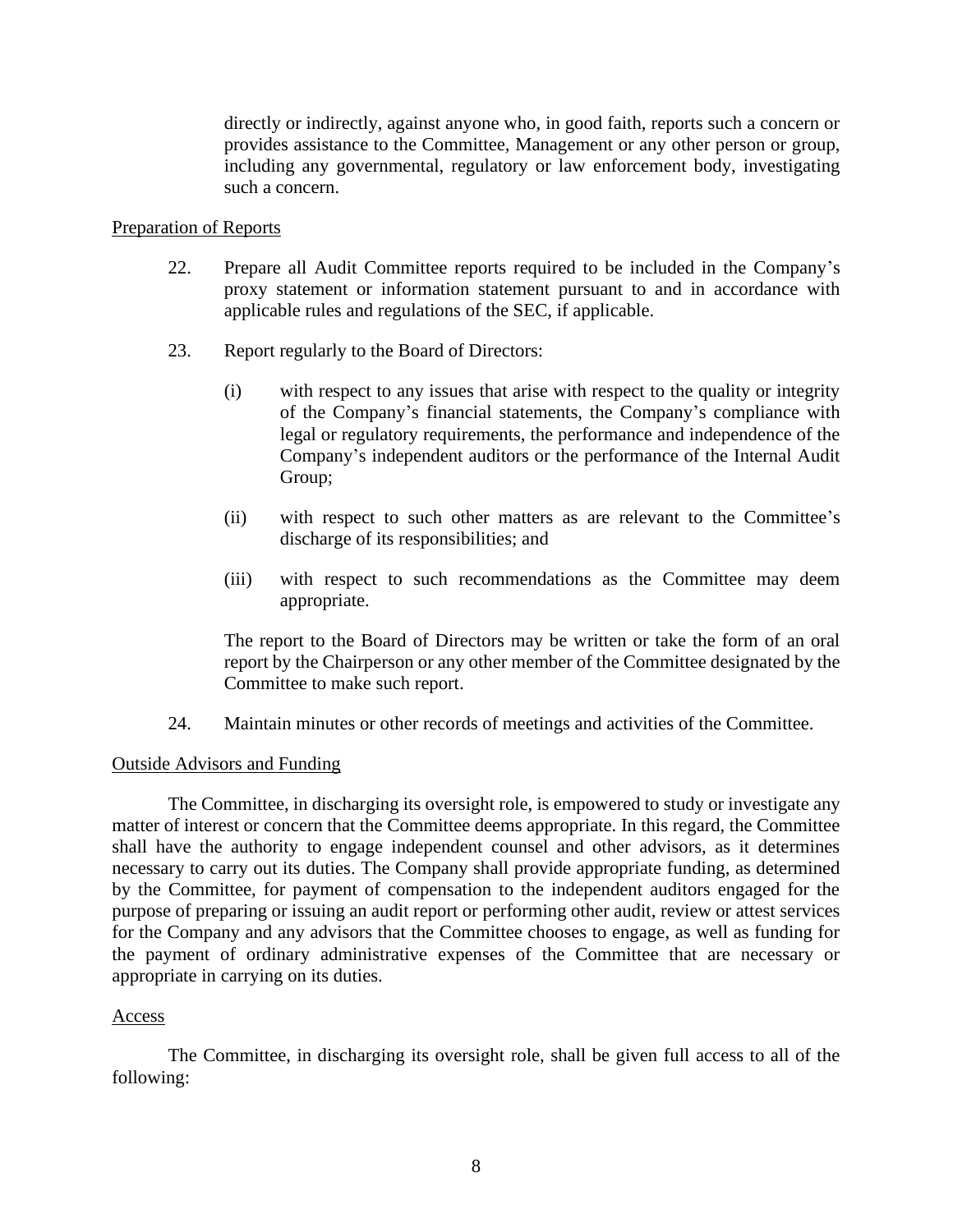- (i) all persons included in the Internal Audit Group;
- (ii) the Board of Directors;
- (iii) all employees of the Company and its subsidiaries; and
- (iv) the independent auditors;

in each case, as necessary, to carry out these responsibilities.

#### IV. MEETINGS

The Committee shall endeavor to meet at least quarterly, or more frequently as circumstances dictate. As part of its goal to foster open communication, the Committee shall periodically meet separately with each of the following:

- (i) Management of the Company (as defined below);
- (ii) the Internal Audit Group; and
- (iii) the independent auditors of the Company;

in each case, to discuss any matters that the Committee or any of these groups believe would be appropriate to discuss privately. In addition, the Committee should meet with the independent auditors and Management periodically to review the Company's financial statements in a manner consistent with that outlined in Section IV of this Charter. "Management" shall mean, collectively, the president, vice president, secretary, treasury or principal financial officer, comptroller or principal accounting officer, and any person routinely performing corresponding functions with respect to the Company or the consolidated subsidiaries of the Company as a group, including but not limited to the Chief Executive Officer, the Chief Operating Officer, the Chief Financial Officer, the General Counsel, any Vice Presidents and the other officers of the Company.

At all meetings of the Committee, a majority of the members shall constitute a quorum for the transaction of business and the act of a majority of Committee members at any meeting at which there is a quorum shall be an act of the Committee. The Chairperson or any member of the Committee may call meetings of the Committee. All meetings of the Committee may be held telephonically. In addition, any action required or permitted to be taken at any meeting of the Committee may be taken without a meeting if a consent in writing or by electronic transmission to such action is given by each member of the Committee and is filed with the minutes of proceedings of the Committee. In addition, the Committee may invite to its meetings, or communicate with, any director, officer or employee of the Company and such other persons as it deems appropriate in order to carry out its responsibilities. The Committee may also exclude from its meetings any persons it deems appropriate in order to carry out its responsibilities.

# V. ANNUAL PERFORMANCE EVALUATION

The Committee shall perform a review and evaluation, at least annually, of the performance of the Committee and its members, including by reviewing the compliance of the Committee with